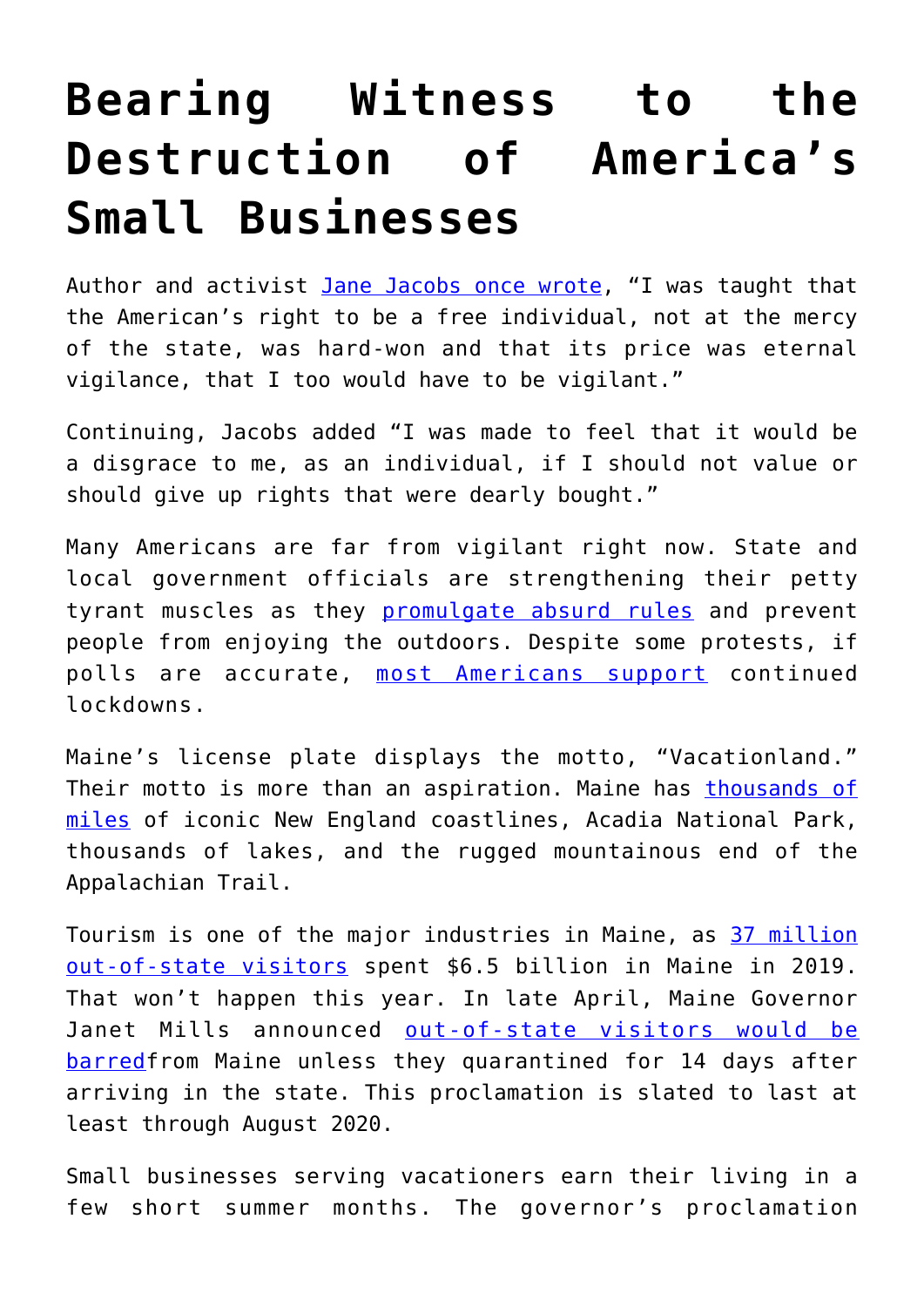effectively [closes them](https://www.pressherald.com/2020/04/29/maine-tourism-industry-worries-quarantine-rule-will-cancel-summer/) down for the year.

Jacobs wrote, "there is no virtue in conforming meekly to the dominant opinion of the moment." What can Americans do so as to avoid meekly conforming? Vent on social media? Break the law and risk imprisonment? For most people, civil disobedience is not a practical option. Few of us have the constitution of Rosa Parks or Mahatma Gandhi.

Yet, we can still take powerful action. We can bear witness. "Bearing witness has three elements," writes [Umair Haque:](https://umairhaque.com/why-our-first-responsibility-is-bearing-witness-2e493c4d3fd)

"Seeing through their eyes, those who are being harmed, abused, failed. Seeing through history's eyes — which means calling things what they are. And seeing through humanity's, or futurity's eyes — which means the duty of never being silent about either of the first two, because that is what the future, or all humankind, would ask of  $US.$ "

Railing against injustice is not witnessing. Bearing witness means being aware of the suffering of others, not just the suffering seen from our view of the world. The media provide poignant stories about people who have died of COVID-19. Their stories are tragic, and yet other tragic stories remain untold.

We need more witnesses to the many small businesses that are failing as the lockdown continues. Their stories need to be told with empathy rising from the deepest place of our commonly shared humanity.

Today, I bear witness to the suffering of the owners of [Edgewater Motel and Cottages](http://www.edgewaterbarharbor.com/), a family run business in Bar Harbor, Maine, the gateway to **Acadia National Park**. Like most Edgewater guests, I return for the same week each year. Like 95 percent of their guests, we are not residents of Maine. Edgewater's business model depends on loyal, out-of-state repeat customers.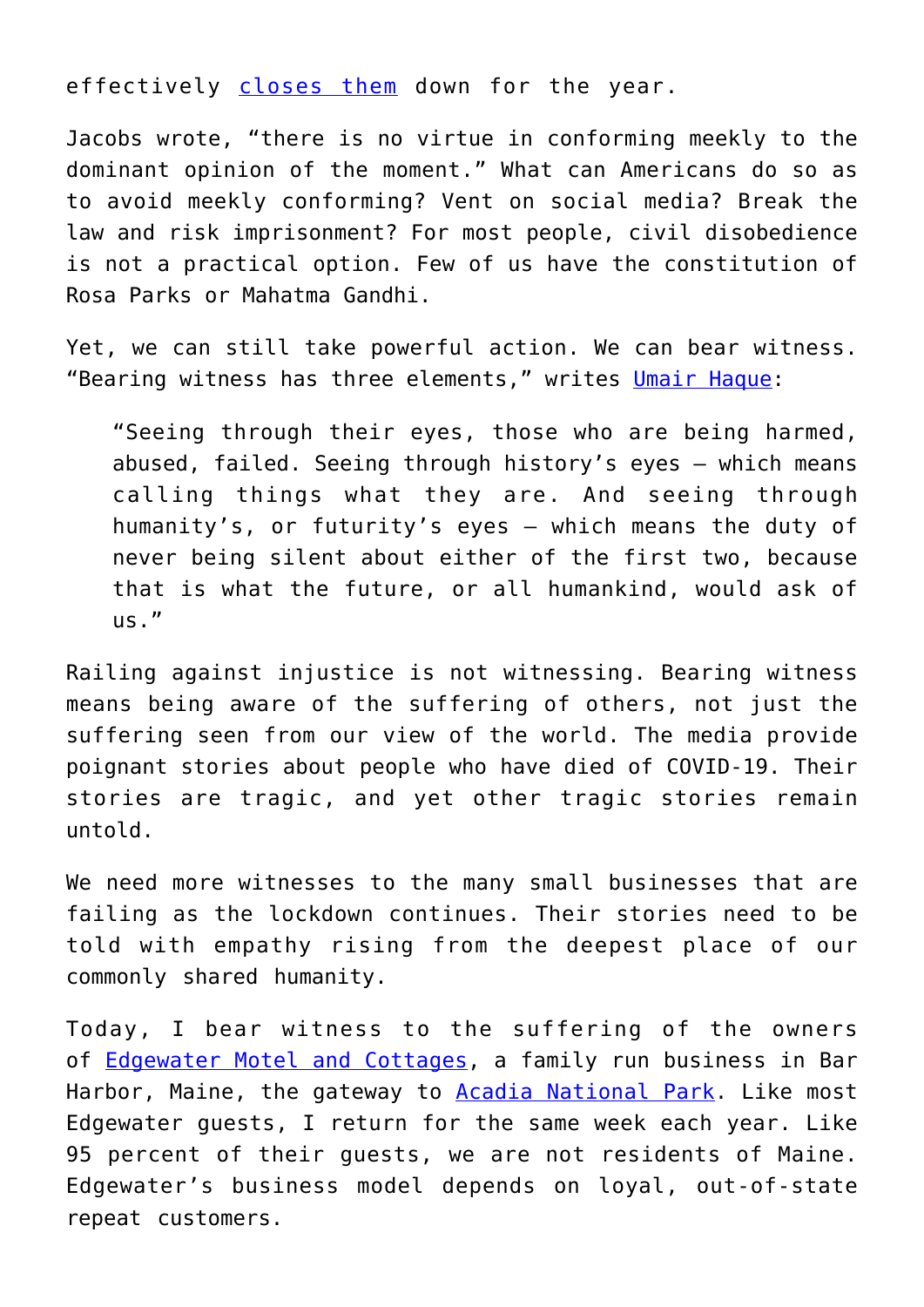David and Jayne Bowden own Edgewater. David is the seventh generation of his family to have lived on the Edgewater's property, covering a span of 225 years. His grandmother started the cottage business in 1939.

Jayne tells me that the governor's actions have been "paralyzing" and "devastating." Like most small businesses, they operate on small margins and don't have a large nest egg. With no income, their savings are rapidly disappearing.

"Every generation has poured their heart and soul into this property," Jayne said. "To think we could be in a position that jeopardizes the history of this place is beyond belief."

Many of the businesses that make up Maine's tourism industry are family-run like Edgewater. [Direct tourism spending](https://www.pressherald.com/2020/04/29/maine-tourism-industry-worries-quarantine-rule-will-cancel-summer/) [accounts for](https://www.pressherald.com/2020/04/29/maine-tourism-industry-worries-quarantine-rule-will-cancel-summer/) "roughly 11 percent of the state's gross domestic product" and "supports a host of other industries across the state."

I imagine Governor Mills thinks she will make up Maine's budget shortfall with a funny money handout from Washington. A federal government handout may fill the state's coffers, but it won't save businesses like the Edgewater.

It's likely you've heard a "government-as-courageous-anddecisive hero story" today. Economic educator Don Boudreaux recently challenged us to [tell competing stories](https://www.aier.org/article/socialists-and-their-silly-stories/). Competing stories can expose the consequences that stories of heroic governments skip – "consequences such as how the diminished material prosperity caused by the shutdown actually decreased our health and safety over the long run."

If we bear witness to the suffering of America's small businesses and share stories about them, perhaps the worst can be avoided. These businesses are counting on us. Without pressure, government will not yield, and once-thriving businesses will be cruelly destroyed. Small business owners who serve us find themselves in peril. We can tell their